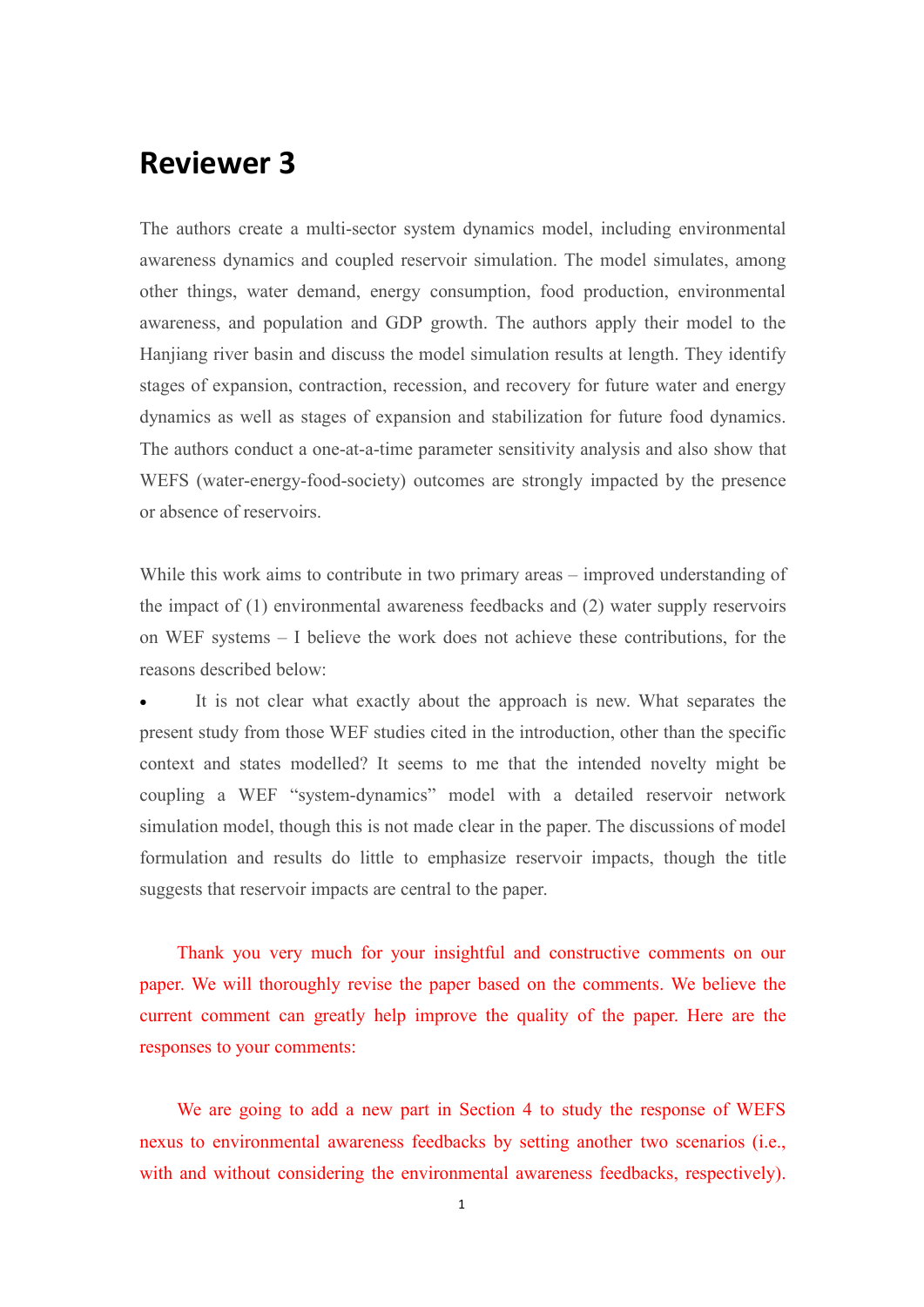And the average annual values of socioeconomic sectors will be counted to contribute to the quantitative assessment on the impacts of environment awareness feedbacks and water resources allocation on WEFS nexus.

#### **Socioeconomic model (section 2.1.1, equations (2)-(5)):**

1. The model formulation and justification overlooks well-established growth models subject to resource constraints. Why not use a logistic model for growth?

#### 1 Response:

Thanks for your supportive suggestion. We quite agree with your opinion that logistic model is very popular in growth simulation for socioeconomic sectors. The Malthus growth model adopted in our study is also considered as an effective tool for growth simulation. However, socioeconomic factors in original Malthusian growth model without constraints will explode to infinity in a long-time evolution. Therefore, the growth rates of population, GDP and crop area are assumed to increase with decreasing rates as time goes. And feedback functions as well as environmental capacities of socioeconomic variables are adopted to constrain the infinity evolution of these socioeconomic variables through equation (3)-(5) (Feng et al., 2016; Hritonenko and Yatsenko, 1999). We will add the original Malthusian growth equation in equation (2). And the forms of equations for population, GDP and crop area will be corrected in equation (3)-(5) and interpreted in Section 2.1.2. The equation (4) for GDP simulation is taken as an example here:

$$
\begin{cases}\n\frac{dG_t}{dt} = r_{G,t} * G_t & (4) \\
r_{G,t} = \begin{cases}\nr_{G,t} * (1 + \kappa_G * \exp(-\varphi_G t)) + f_2(E) & G_t \le G_{cap} \\
\text{Min}(0, r_{G,t} * (1 + \kappa_G * \exp(-\varphi_G t)) + f_2(E)) & G_t > G_{cap}\n\end{cases}\n\end{cases}
$$

where  $G_t$  is the GDP in *t*th year;  $GDP_{cap}$ , is the environmental capacity of GDP;  $r_{G,0}$  is the growth rate of GDP in baseline year, which is observed from history data;  $r_{G, t}$  is the growth rates of GDP in *t*th year;  $\kappa$ <sup>*G*\*</sup>exp(- $\varphi$ *Gt*) is used to depict the impacts of technology development on evolution of GDP;  $E$  is environmental awareness;  $f_2$  is the feedback function.

2. Each of these growth rates seem likely to be as or more effected by the \*actual\* resource limitations (i.e., shortages) than by the "environmental awareness" of those limitations. Yet, the physical limitations are not factored into these equations.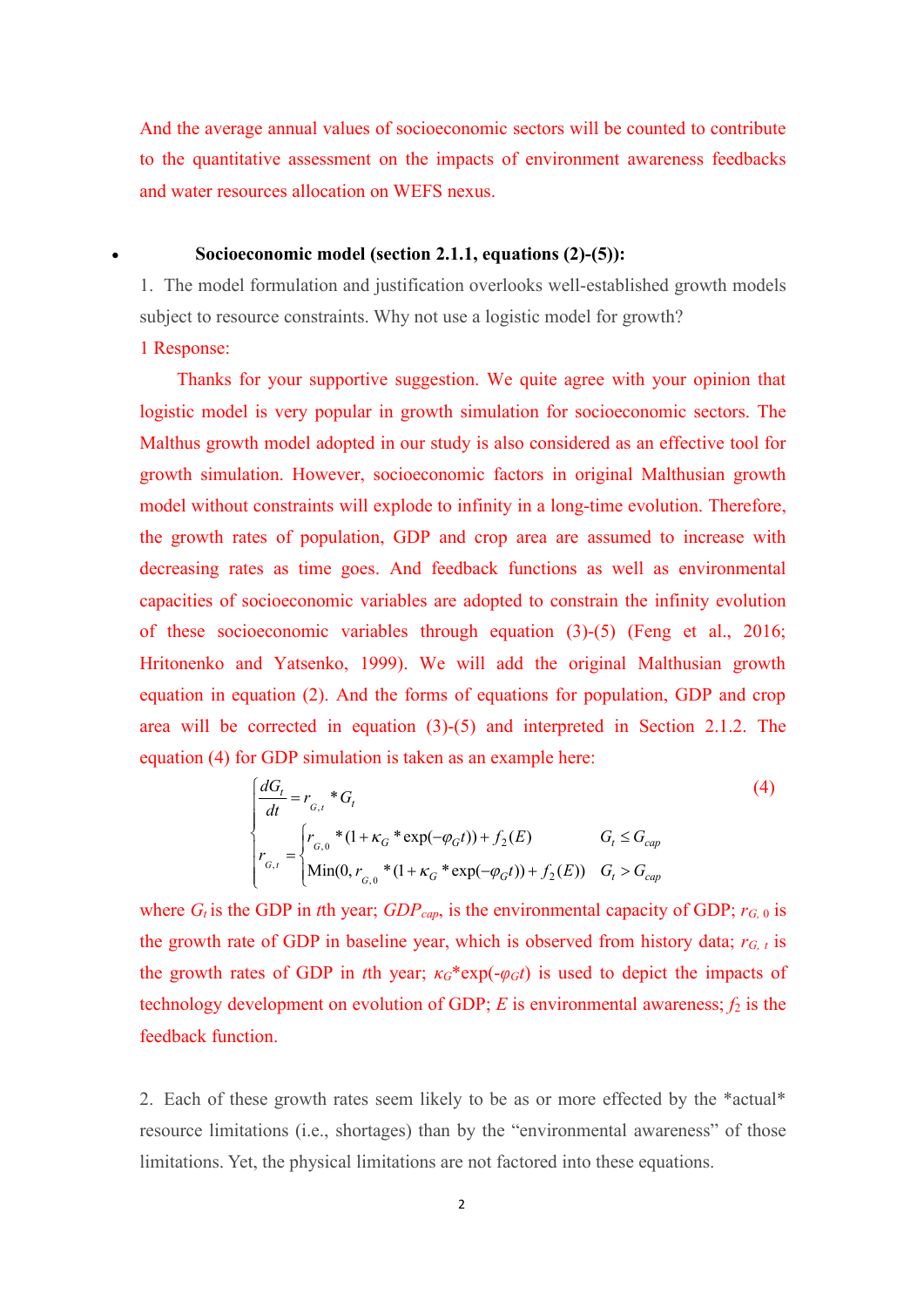#### 2 Response:

Thanks for your supportive suggestion. We totally agree with your opinion that the physical limitations can affect the socioeconomic growth more quickly and directly, which is of great significance for the short-term socioeconomic growth simulation. However, the physical limitations can't describe the process that human sensitivity responds to the environmental degradation within the prevailing value systems. Therefore, we use environmental awareness to describe societal perceptions of the environmental degradation to further drive the feedback on socioeconomic sectors, which is also an informative approach for the long-term socioeconomic growth simulation.<br>3. I believe rates of change should be proportional to the state at time t, not the initial

condition.

#### 3 Response:

Thanks for your supportive suggestion. We totally agree with your opinion. The changing rates for these socioeconomic variables in the paper are indeed considered changing over time. We will improve the forms of equations for socioeconomic sectors as is discussed in "1 Response", to indicate the changing rate explicitly.

4. The impact of technology development is either formulated unrealistically or discussed inaccurately – current formulation/discussion implies that technology suppresses growth.

#### 4 Response:

Thanks for your supportive suggestion. We will give more descriptions for the impacts of technology development on socioeconomic sectors expansion. The exponential terms  $exp(-\varphi_{P}t)$ ,  $exp(-\varphi_{G}t)$  and  $exp(-\varphi_{C}t)$  in the equations are used to depict the impacts of technology development on the evolution of population, GDP and crop area, and further determine their growth rates. Population, GDP and crop area are assumed to increase but with decreasing rates, as the difficulty for the increases is increasing as time goes, which can be fitly accounted by the exponential term (i.e., exp(-*φt*) is non-negative and decrease over time, keeping socioeconomic sectors increasing with decreasing rates).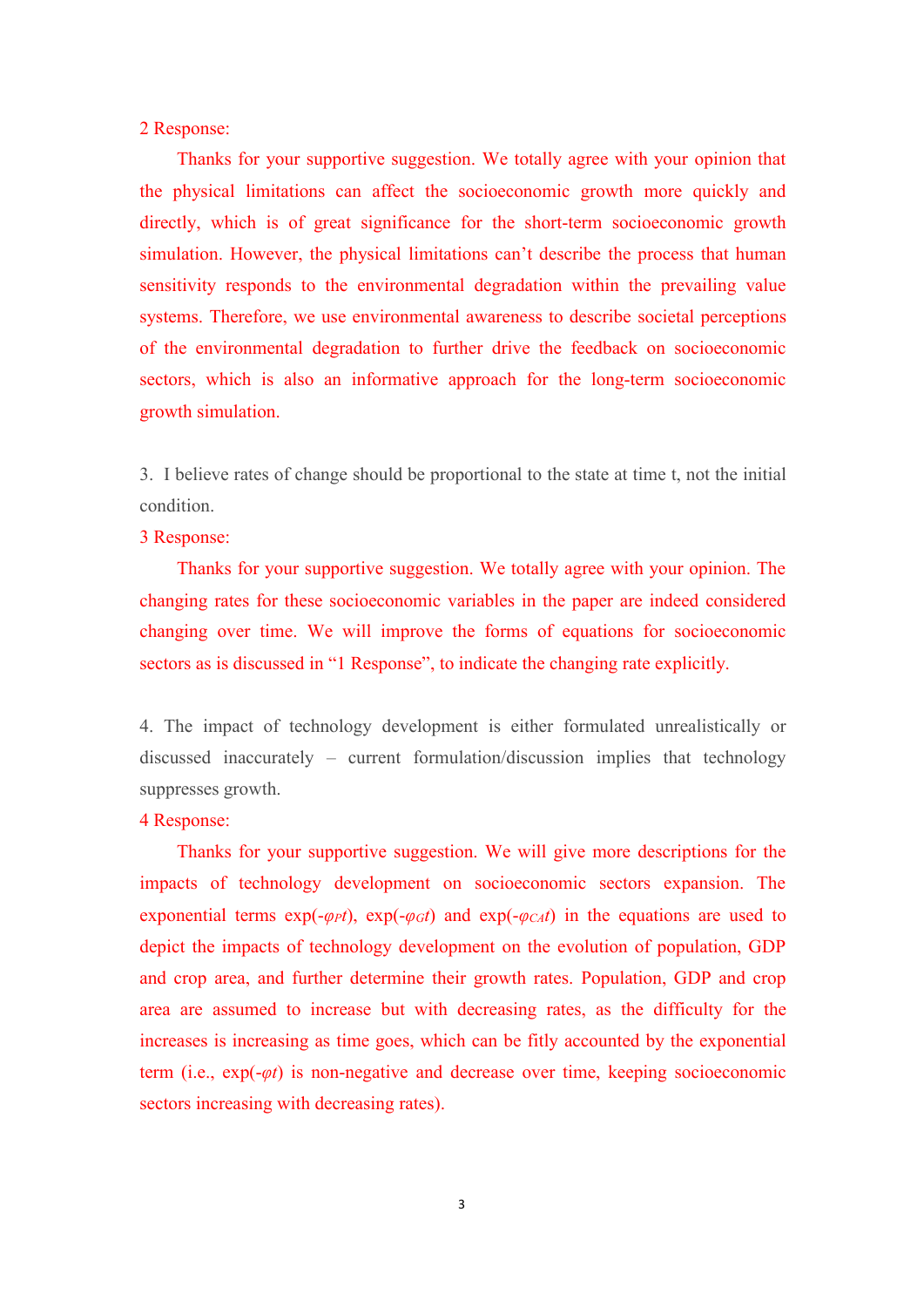5. The water quota dynamics are especially unjustified – an exponential growth/decay model seems ill-fit.

#### 5 Response:

Thanks for your supportive suggestion. We will improve the form of equation (6) for water use quota estimation. The exponential term would dampen the decreasing rate of water use quota (rather than water use quota), as the difficulty of saving water by the advances in technology is increasing over time. We will give more descriptions for water use quota simulation in Section 2.1.1. Water use quotas are assumed to decrease with the technology advancing due to expansion economy (Blanke et al., 2007; Hsiao et al., 2007). As the difficulty of saving water by the advances in technology is increasing, the changing rate of water use quota is decreasing in equation (6) (Feng et al., 2019).

$$
\begin{cases}\n\frac{dWQ_{i,j}}{dt} = WQ_{i,j}^{t} * r_{qwu,t} \\
r_{qwu,t} = r_{qwu,0} \left(1 - \kappa_{qwu} * \exp(-\varphi_{qwu} t)\right)\n\end{cases}
$$
\n(6)

where  $WQ_{i,j}^t$  is the water use quota of *j*th water user in *i*th operational zone in *t*th year;  $r_{qwu}$ , 0 and  $r_{qwu}$ , *t* are the growth rates of water use quotas in baseline year and *t*th year, respectively; *κqwu*\*exp(-*φqwut*) is used to depict the water-saving effect of technology development on evolution of water use quota.

#### **Water shortage model (section 2.1.2, equations (6)-(7)):**

1. The index for summation is not declared, making the equations difficult to interpret.

#### 6 Response:

Thanks for your supportive suggestion. We will take your valuable suggestion. We will correct the equations for water shortage determination and give more descriptions on it in Section 2.1.2.

Water shortage at demand node should be firstly determined on basis of its water demand and total water supply. The total water supply consists of natural water inflow  $(i.e., local water availability)$  and water supply from reservoir. In each sub-time-step (except the first), the average natural water inflow in previous *sts*-1 sub-time-step is estimated as the extrapolated natural water inflow in rest sub-time-steps by equation (7). The water shortage can then be determined by deducting the demand reduction,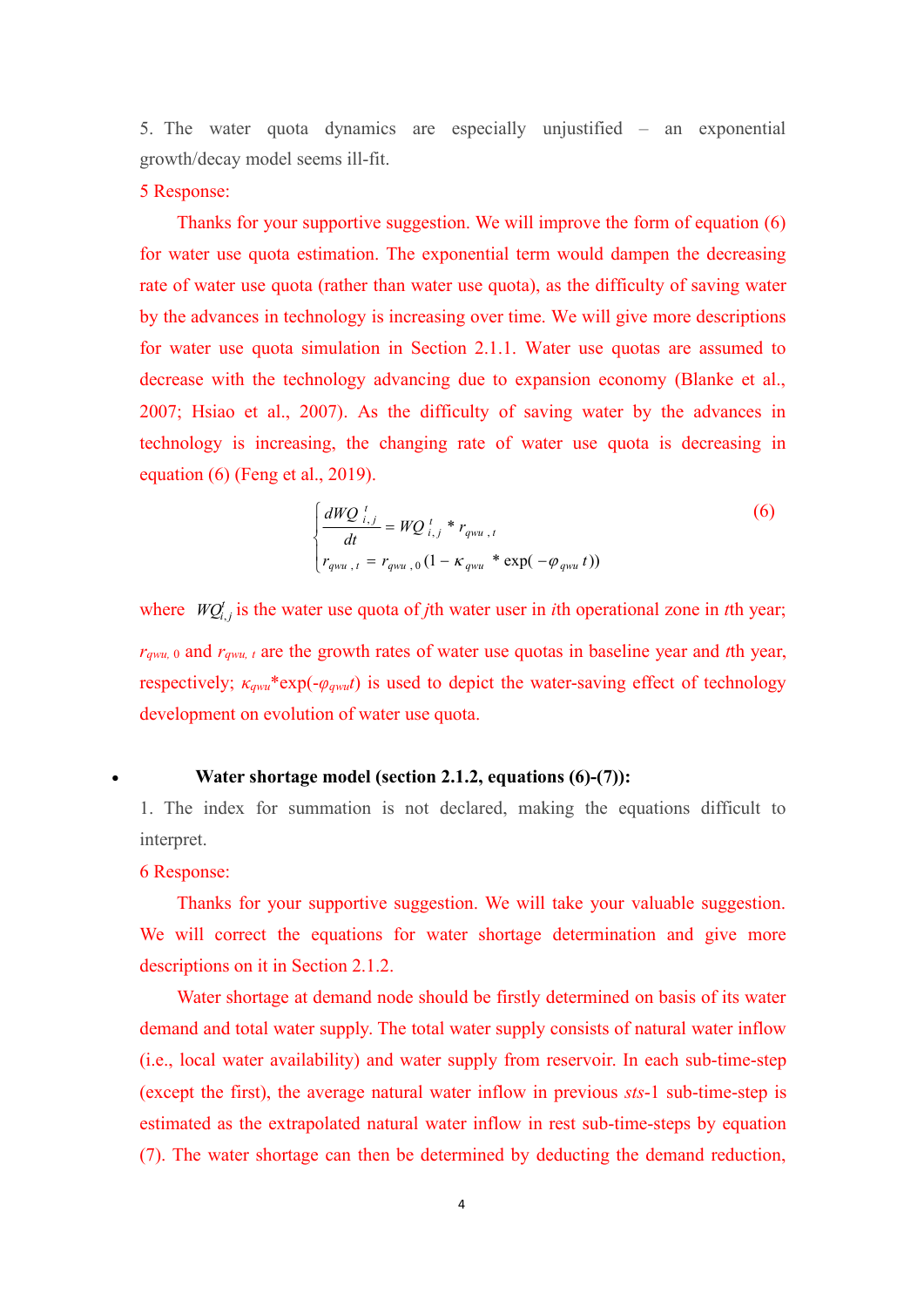the total real-time water inflow and the extrapolated natural water inflow from water demand through equation (8). The total water shortage rate can then be determined by equation (9).

$$
WE_{i,j}^{sts} = (\sum_{1}^{sts-1} WTSup_{i,j}^{sts} - \sum_{1}^{sts-1} WRSup_{i,j}^{sts}) * \frac{(Tsts - sts + 1)}{(sts - 1)}
$$
(7)

$$
WS_{i,j}^{ss} = \frac{WD_{i,j}^{ss}(1 - f_{red}) - \sum_{1}^{sts} WTSup_{in}^{ss} - WE_{i,j}^{sts}}{Tsts - sts + 1}
$$
(8)

$$
WSR_{i,j}^{t} = \frac{\sum_{s} \sum_{s \text{ss}} W S_{i,j}^{s \text{ts}}}{\sum_{s} W D_{i,j}^{s}} \tag{9}
$$

where *ts* is the current time step; *Tsts* is the total number of the sub-time-step; *sts* is the current sub-time-step;  $WE_{i,j}^{ss}$  is the extrapolated natural water inflow for *j*th water use sector in *i*th operational zone;  $WTSup_{i,j}^{ss}$  is the total water supply;  $WRSup_{i,j}^{ss}$  is the water supply from reservoir;  $WD_{i,j}^{ts}$  is the water demand;  $f_{red}$  is the demand reduction factor;  $W S^{st}_{i,j}$  is the water shortage;  $W S R^t_{i,j}$  is the water shortage rate in *t*th year.

2. The variable definitions are inconsistent and contradictory. Wdem is said to be water demand in line 201, yet WD also appears in equation (7) and is defined as water demand. There is also a Wd variable which is never defined.

#### 7 Response:

Thanks for your supportive suggestion. We will check and correct the variables definitions of all equations to make them clear and consistent.

3. The temporal resolutions (time step and sub time step) are not explained and are therefore confusing.

#### 8 Response:

Thanks for your supportive suggestion. We will add the description about the temporal resolutions of IRAS water resources allocation model in Section 2.1.2. IRAS model runs on a yearly loop. The year is divided into user-defined time step, and each time step is broken into user-defined sub-time-step, base on which water resources allocation conducts. The temporal resolutions of the established WEFS nexus in the study area will also be given in Section 4. The established WEFS nexus runs on a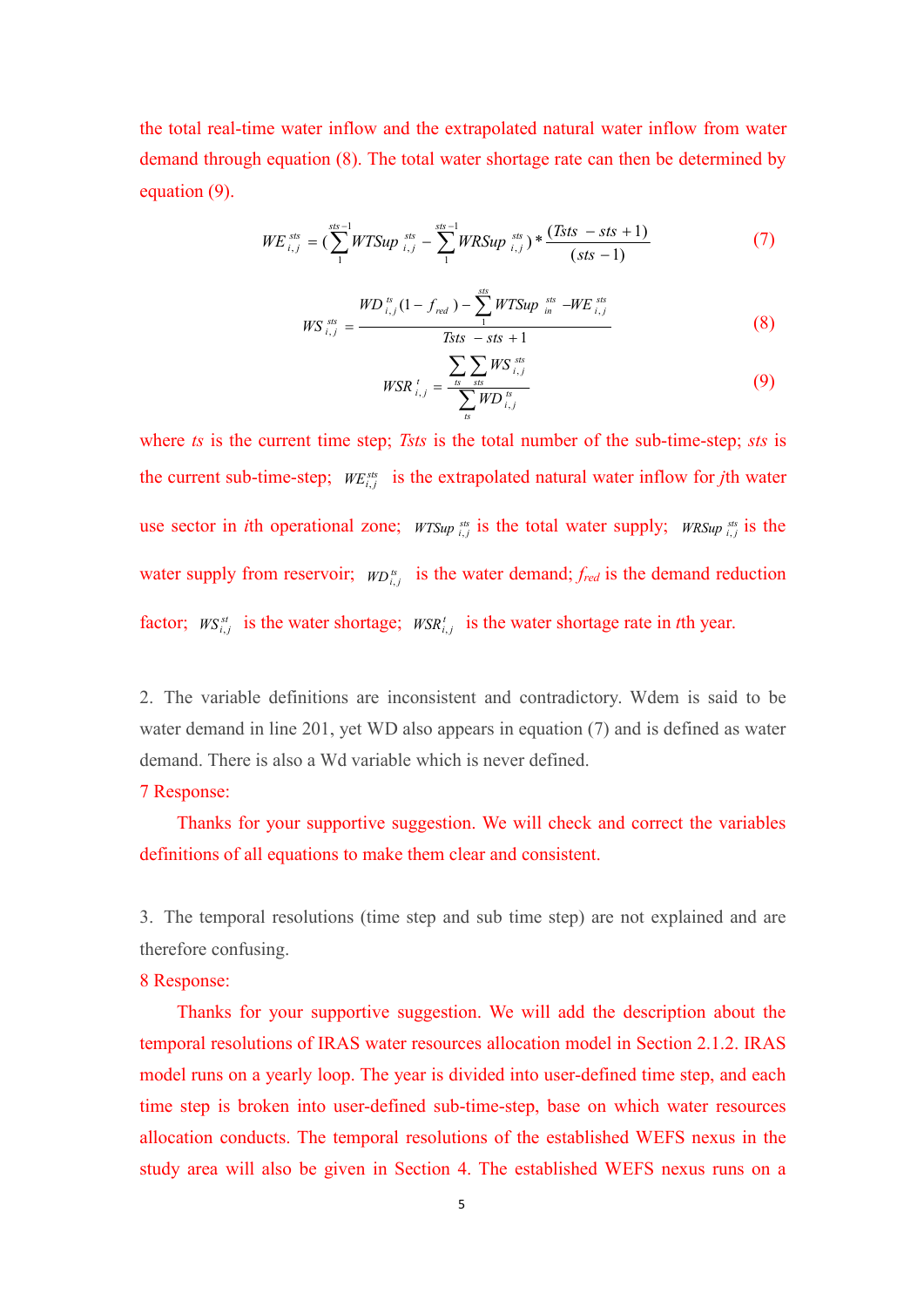yearly loop. Specifically, as water resources allocation model in water system module takes a monthly time step in the study (and the sub-time-step is the default value: 1 day), the annual water supply and water shortage are firstly determined before outputted to energy system module and food system module, respectively. The annual shortage rates of water, energy and food are then used to determine environmental awareness and further the feedback."

4. The distinction between "natural" and "total" water inflow is unclear.

#### 9 Response:

Thanks for your supportive suggestion. We will add more details to describe the water shortage estimation in water resources allocation model, as is discussed in "6 Response". Specifically, the total water supply at a demand node is composed of two parts, the natural water inflow (i.e., local water availability) and water supply from reservoir. The extrapolated natural water flow at *sts*th sub-time-step indicates that the average natural water inflow in previous *sts*-1 sub-time-steps is adopted as the natural water inflow in the rest *Ttst*-*st*+1 sub-time-steps to further estimate the water shortage.

### **Energy system and Food system modules (sections 2.3 and 2.3, equations (8)-(13));**

1. These modules apply opposite approaches, without justification. The energy module simulates energy demand and takes energy production as an input ("planning energy production"). In contrast, the food module simulates food production and takes food demand as an input (misleadingly named "planning food production"). Why not simulated food demand or energy production?

#### 10 Response:

Thanks for your supportive suggestion. We quite agree with your opinion that energy production and food demand play an important role in WEFS nexus.

The model in the study is proposed for WEFS nexus simulation at basin-scale. However, the imports and exports of energy and food for a basin are always quite complex. For instance, the study area (i.e., the mid-lower reaches of Hanjiang river basin) is considered as an important grain producing area, occupying one of the nine major commodity grain bases in China. The local food demand can always be ensured, and most of food production is exported, the total demand of which is hard to be simulated. For energy production, the energy structure in the study area involves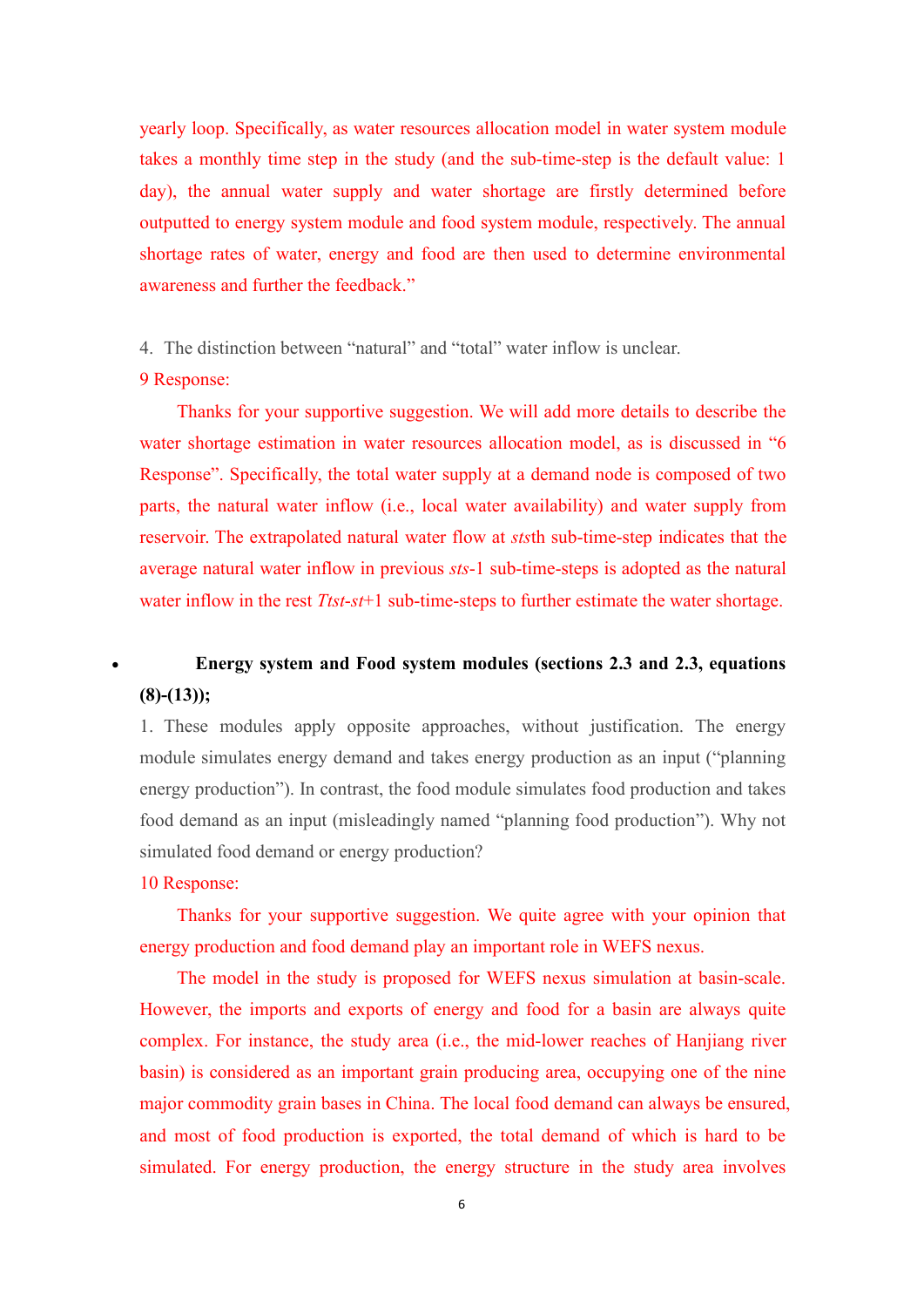thermal power, hydro power, wind power, solar power and biomass power, which brings a great challenge to the data collection. Moreover, the energy import and export of the study area is complex, as it's under the impacts of Three Gorges (the largest reservoir in China) electric power system, which indicates that the energy production is hard to be determined.

Therefore, as the paper focuses on assessing the impacts of environmental awareness and water resources allocation on WEFS nexus, we simplified the food demand and energy production as the boundary conditions of the model (i.e., planning food production and planning energy production, respectively).

2. No justification is provided for formulating energy demand as a function of water supply, as opposed to population or GDP for instance. Water supply seems like a more important factor for energy production, though energy production is not modelled.

#### 11 Response:

Thanks for your supportive suggestion. Water supply indeed plays a more important role in energy production, rather than consumption. Therefore, we will take this valuable suggestion. We are going to re-build the WEFS nexus model by re-defining the energy consumption in Section 2.2 and the results will be updated.We will focus on the energy consumption during water supply process to further

help investigate the energy co-benefits of water resources allocation schemes (Zhao et al., 2020; Smith et al., 2016). The energy consumption for water heating and water end use will not be included in revised manuscript. Energy consumption is determined by energy use quota and the amount of water supply for water use sectors (Smith et al., 2016). Despite the amount of energy consumption from water supply process is much smaller than the total amount of energy consumption in the study area, it's still an interesting topic to quantitatively assess the trade-offs between water supply and energy consumption under different water resources allocation schemes.

3. I would think that the entire crop yield dynamics are due to technology changes (ignoring water shortage), yet technology change is offered as a single term in equation (11).

#### 12 Response:

Thanks for your supportive comment. We will take the valuable suggestion and improve the equation (20) for crop yield (so as the water use quota and energy use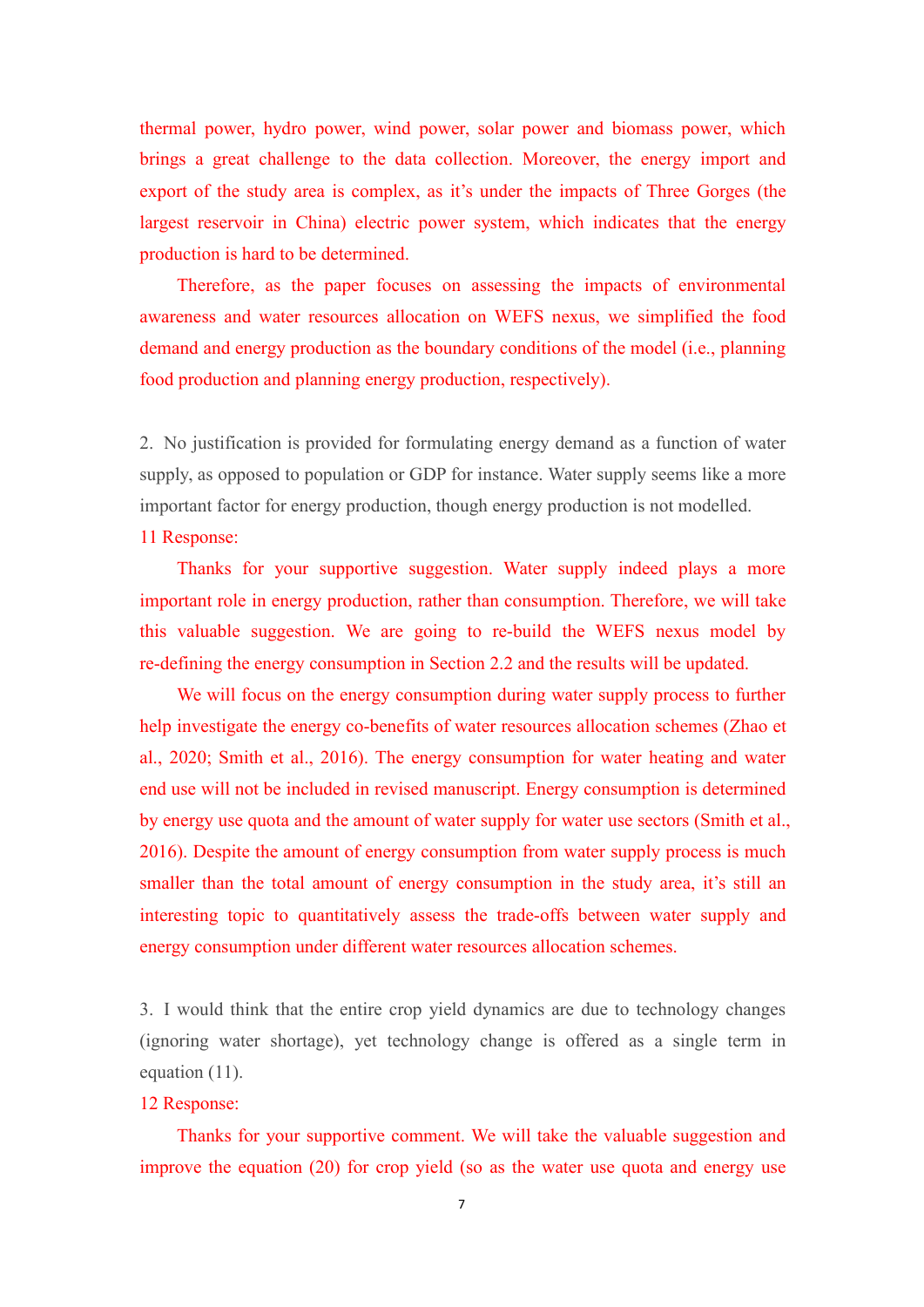quota). We are going to re-build the model by removing the feedback driven by the changing rate of GDP. And the results will be updated.

$$
\begin{cases}\n\frac{dCY_{i,j}^{t}}{dt} = CY_{i,j}^{t} * r_{pro,t} \\
r_{pro,t} = r_{pro,0} * (1 + \kappa_{pro} \exp(-\varphi_{pro} t))\n\end{cases}
$$
\n(20)

where  $CY^t_{i,j}$  is the potential crop yield of *j*th crop in *i*th operational zone in *t*th year; *rpro,* <sup>0</sup> and *rpro, <sup>t</sup>* are the growth rates of crop yields in baseline year and *t*th year, respectively;  $\kappa_{\text{pro}}$ <sup>\*</sup>exp(- $\varphi_{\text{pro}}t$ ) is used to depict the impacts of technology development on evolution of crop yield

4. From the results (Section 4, see especially Tables 2 and 5), it seems that a constant energy production and constant food demand are used to drive the model simulation. This seems unrealistic.

#### 13 Response:

Thanks for your supportive suggestion. We quite agree with your opinion that the energy production and food demand keep changing over time. As is discussed in "10 Response", the energy production and food demand are taken as the boundary conditions of the model in our study. We have given a preliminary sensitive analysis on "planning energy production (PEP)" and "planning food production (PFP)" in Section 4.3. The results indicate that PEP and PFP are the sensitive parameters in the co-evolution of WEFS nexus.

Therefore, we think it's an interesting and important topic to taken time-varying energy production and food demand into account under different policies. However, this paper focuses on impacts of environmental awareness feedback and water resources allocation on WEFS nexus. The time-varying energy production and food demand, and so as their simulations will be taken into account in our further study.

#### **Model validation (Section 4.1):**

1. The methods used to develop the observed time series are unclear. For instance, how exactly were the agricultural water demand exceedance frequencies used?

#### 14 Response:

Thanks for your supportive suggestion. The observed time series for population, GPD, crop area, water demand, energy consumption and food production from 2010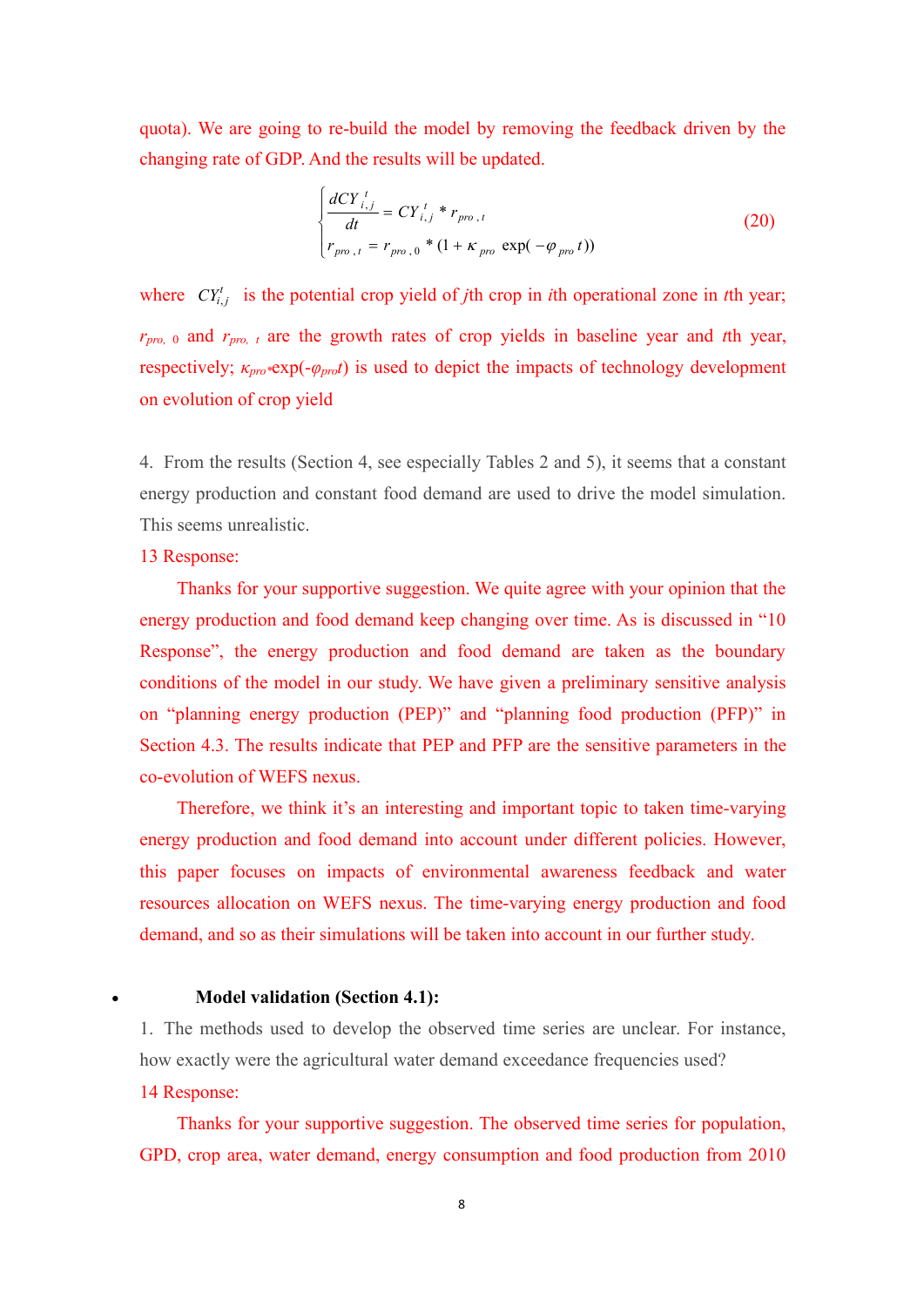to 2019 are collected from the yearbook of Hubei province in China (http://data. cnki.net/). The agricultural water demand depends on not only the water use quota and crop area, but also the precipitation frequency. For simplicity, four frequencies (i.e., 95%, 90%, 70%, and 50%) are used to fit the yearly precipitation frequency series. Four types of agriculture water use quotas under the four frequencies (i.e., 95%, 90%, 70%, and 50%) in the baseline year are collected for water demand projection, which will be added as initial condition setup in Table 2.

2. The observed data is not sufficient to validate the model. The observed data cover a short period during the beginning of the simulation during which all states increase approximately linearly. The effects of shortage and environmental awareness are minimal during this period (as stated by the authors in their interpretations); therefore, the observations offer no validation of the awareness dynamics or feedback. That the model matches observed dynamics under this narrow, early set of conditions does not mean that the model can reliably simulate dynamics under drastically different conditions. For instance, a model which predicts perpetual linear growth in all states would seem to match the observations equally well. Given that the data does not validate the model, the model results are only useful to the extent that the model formulation seems true-to-reality. However, little justification is given for the model formulation, and as described above, there are many problematic elements of the model formulation.

#### 15 Response:

Thanks for your supportive suggestion. We quite agree with your opinion that the numerical calibration of the model with such short data is a challenging work. We believe that sufficient case study examples will emerge as time goes, which could cover a range of gradients, and slowly provide confidence in the WEFS nexus modelling.

Our study focuses on the human sensitivity feedback to the environment degradation, which is assumed to be composed of water shortage, energy shortage and food shortage. As the water and energy availability in the beginning of co-evolution can almost cover the demand from water and energy systems in the study area, environmental awareness indeed stays at a low level. Only the parameters for food shortage awareness and its feedback are calibrated due to the food shortage, while the parameters for environmental awareness and its feedback are poorly calibrated.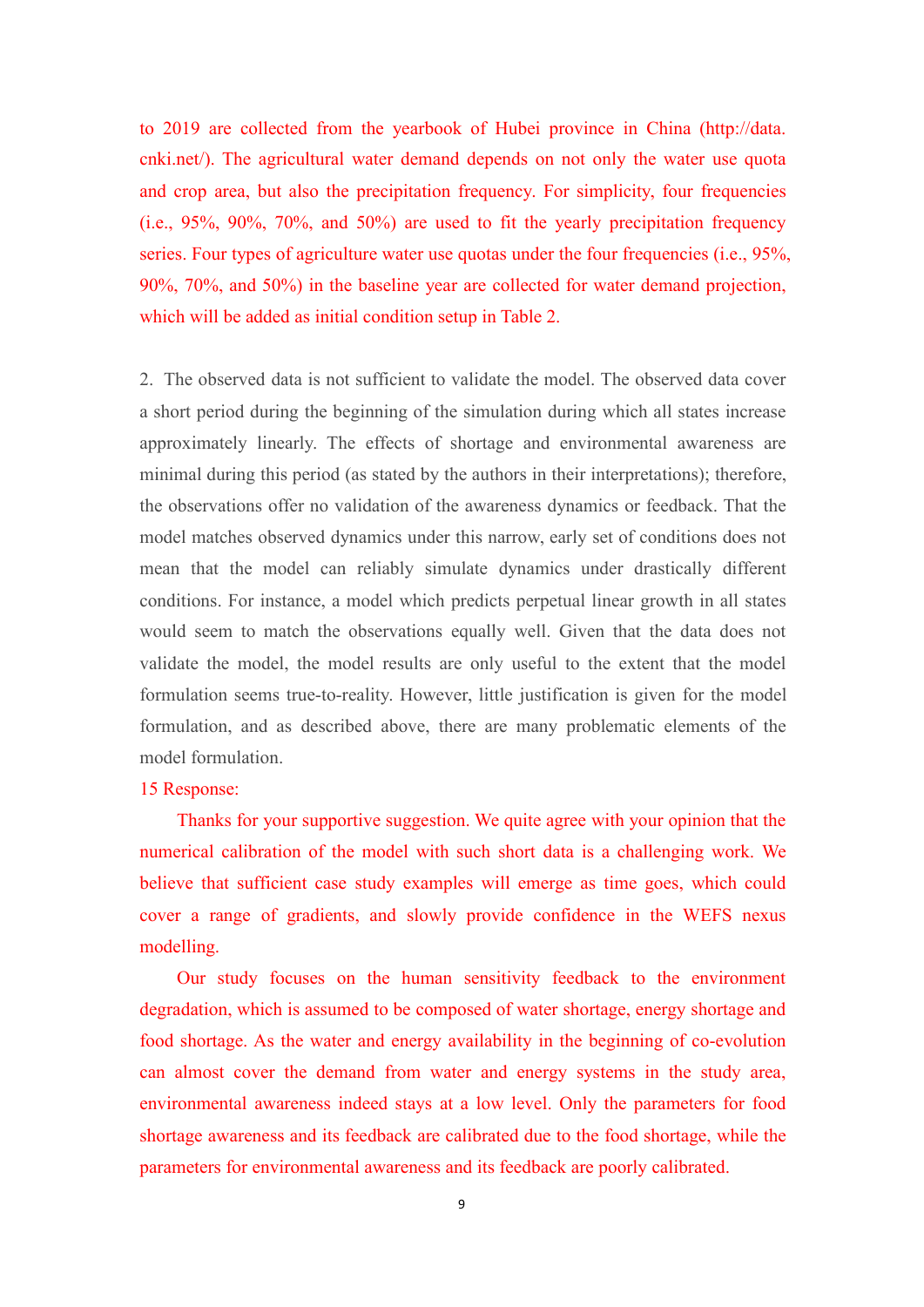However, with the fast socioeconomic expansion, the contradictions between demand side and supply side in water, energy and food systems are going to intensify. The society system will then be more sensitive to environment degradation and seek for environment recovery by constraining socioeconomic expansion as feedback. It worth noting that the forms and parameters of feedback function are not prescribed. The forms and parameters are on basis of previous studies (Feng et al., 2019; Van Emmerik et al., 2014), which is proved with good performance and suitability, and combined with expert knowledge to keep the evolution of socioeconomic variables within rational intervals. As the feedback parameters can be used to indicate the response level of community for environment degradation (i.e., the higher level, the stronger feedback), our work can still offer technique support for managers to avoid severe environment degradation from the planning perspective.

#### **Model results (Sections 4.2-4.3):**

1. Most of the discussion of the results (co-evolution of WEF system) is a text description of what is seen in the figures. The discussion does little to draw out and emphasize insights.

#### 16 Response:

Thanks for your supportive suggestion. Based on the trajectory of environmental awareness, the co-evolution processes of water demand and energy consumption can be divided into four phases: expansion, contraction, recession and recovery. We will give more detailed discussion and emphasize the current findings. From the discussion, we found that available water and energy are the vital resources constraining the long-term concordant development of the integrated system in the study area. And more attention should be paid to the time lag of community's response to the deterioration WEFS nexus to prevent the integrated system from collapsing, especially after the fast expansion of water demand and energy consumption, which can provide useful support for policy-makers.

2. The sensitivity discussion does little to add understanding. Most interpretations of sensitivity results are vague, such that the same observations could be stated just from the variable definition and model formulation. For example, in lines 551-553, the effect of lowering the food shortage sensitivity threshold level is obvious from its definition.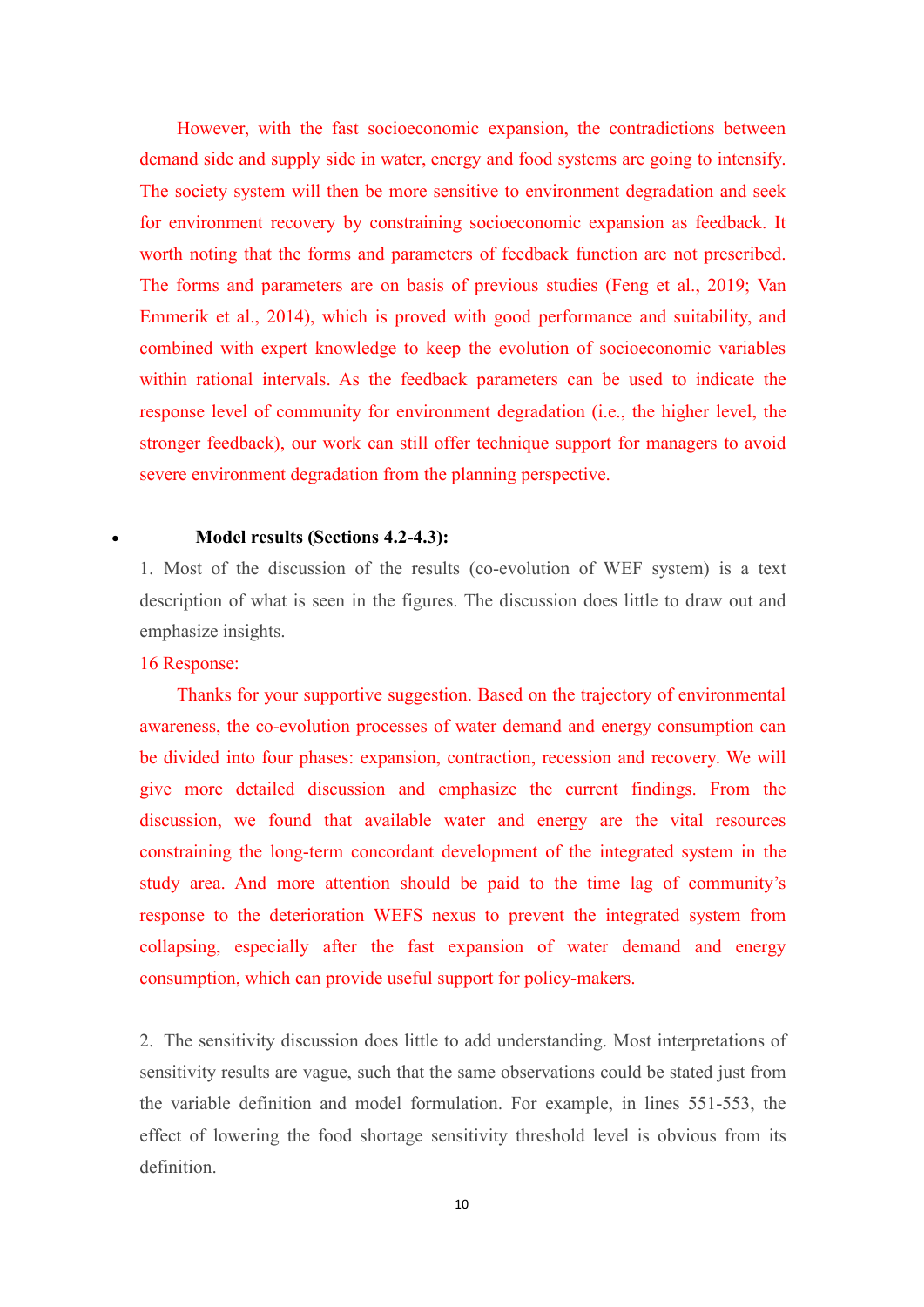17 Response:

Thanks for your supportive suggestion. We will update the figures for sensitivity analysis by replacing the black lines with colored lines and color bars so as to give a more informative sensitivity analysis for identifying the explicit variations of state variables with varying parameters. Sensitive analysis on water demand is taken as an example in Figure 6 here.



## **Figure 6. Trajectories ofwater demand with varied parameters. (Figure 7, 8 and 9 for trajectories ofenergy consumption, food production and environmental awareness will also be updated)**

We find that the co-evolution mode of WEFS nexus functioning strongly depends on the selection of certain parameter values. Rational parameter setting of boundary conditions and critical values is of great significance for managers to keep the socioeconomic sectors from violent expansion and deterioration, especially in contraction and recession phases.

#### **Impacts** of reservoir system (section 4.4):

1. The methodology applied here is unclear, what exactly does it mean that one scenario considers allocation and the other doesn't?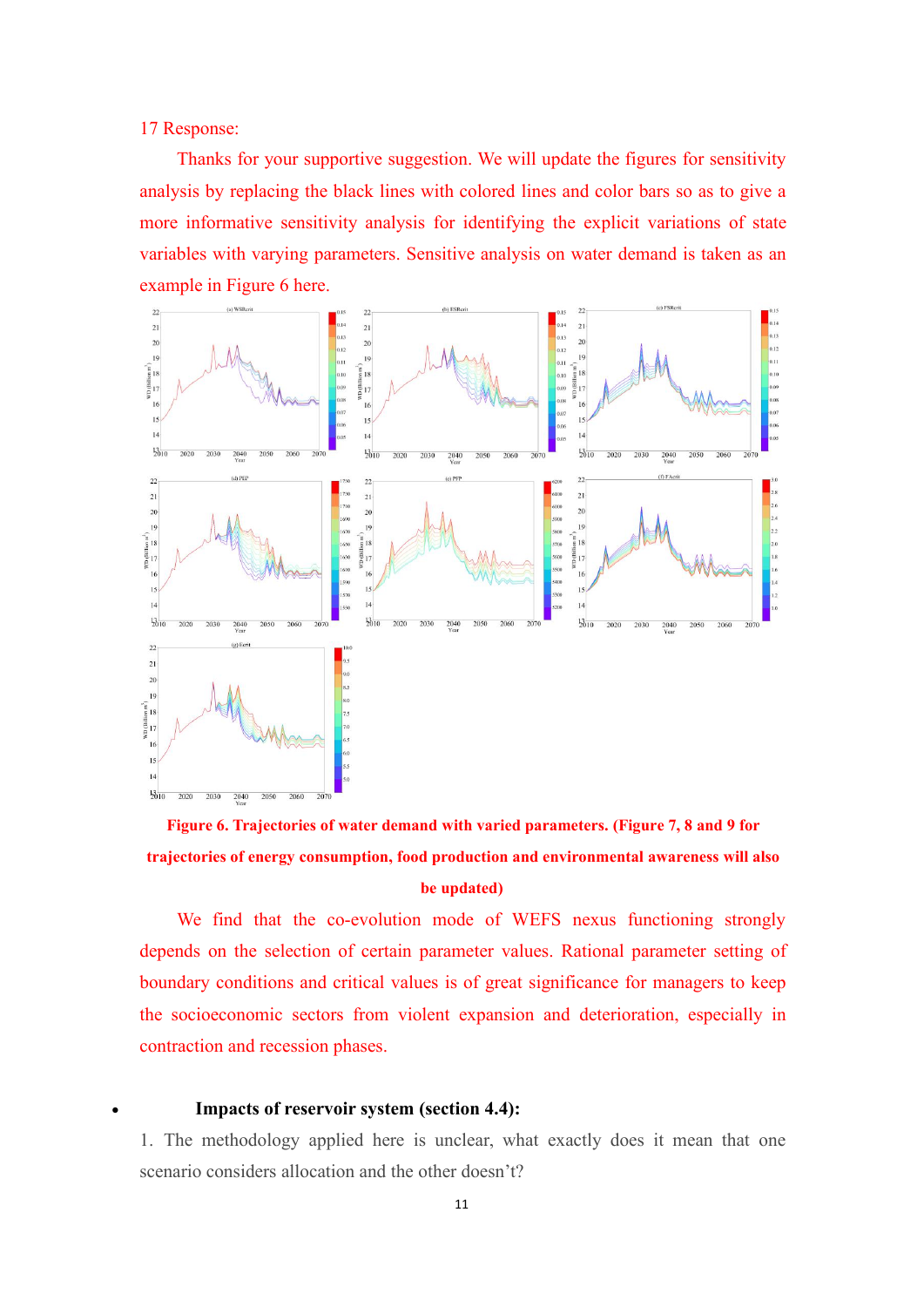18 Response:

Thanks for your supportive suggestion. We will give more details to describe how the methodology applied to the mid-lower reaches of Hanjiang river basin in Section 4. The study area is divided 28 operational zones based on the administrative units and sub-basins. The socioeconomic data (i.e., population, GDP and crop area) for water demand projection are collected based on administrative units, while the hydrological data are often collected on basis of river basins. To ensure the socioeconomic data and the hydrological data consistent in operational zones, the study area is divided into 28 operational zones based on the superimposition of administrative units and sub-basins.<br>The time resolutions of the model in the study area will also be added to help

illustrate how the methodology is applied. The established WEFS nexus runs on a yearly loop. Specifically, as water resources allocation model in water system module takes a monthly time step in the study, the annual water supply and water shortage are firstly determined before outputted to energy system module and food system module, respectively. The annual shortage rates of water, energy and food are then used to determine environmental awareness and further the feedback.

Scenario Ⅰ considered water resources allocation is based on the real-world reservoir system, while scenario Ⅱ removes the reservoir system from scenario Ⅰ, so as to assess the impacts of water resources allocation on WEFS nexus.

2. Nonetheless, it seems that scenario I is running the model with the real-world reservoir network and scenario II is running the model with all reservoirs removed (?). If so, scenario II does not seem like a useful comparison. Is the region considering removing any or all dams in the basin?

#### 17 Response:

Thanks for your supportive suggestion. One of the goals of our study is to assess the impacts of water resources allocation on WEFS nexus, as previous studies haven't considered water resources allocation or significantly simplified reservoirs operational rules in water resources allocation. Compared with scenario I, water resources allocation is removed in scenario II so as to assess the impacts of water resources allocation on WEFS nexus. The results indicate water resources allocation is of great significance in ensuring water supply and further sustaining the WEFS nexus from the planning perspective.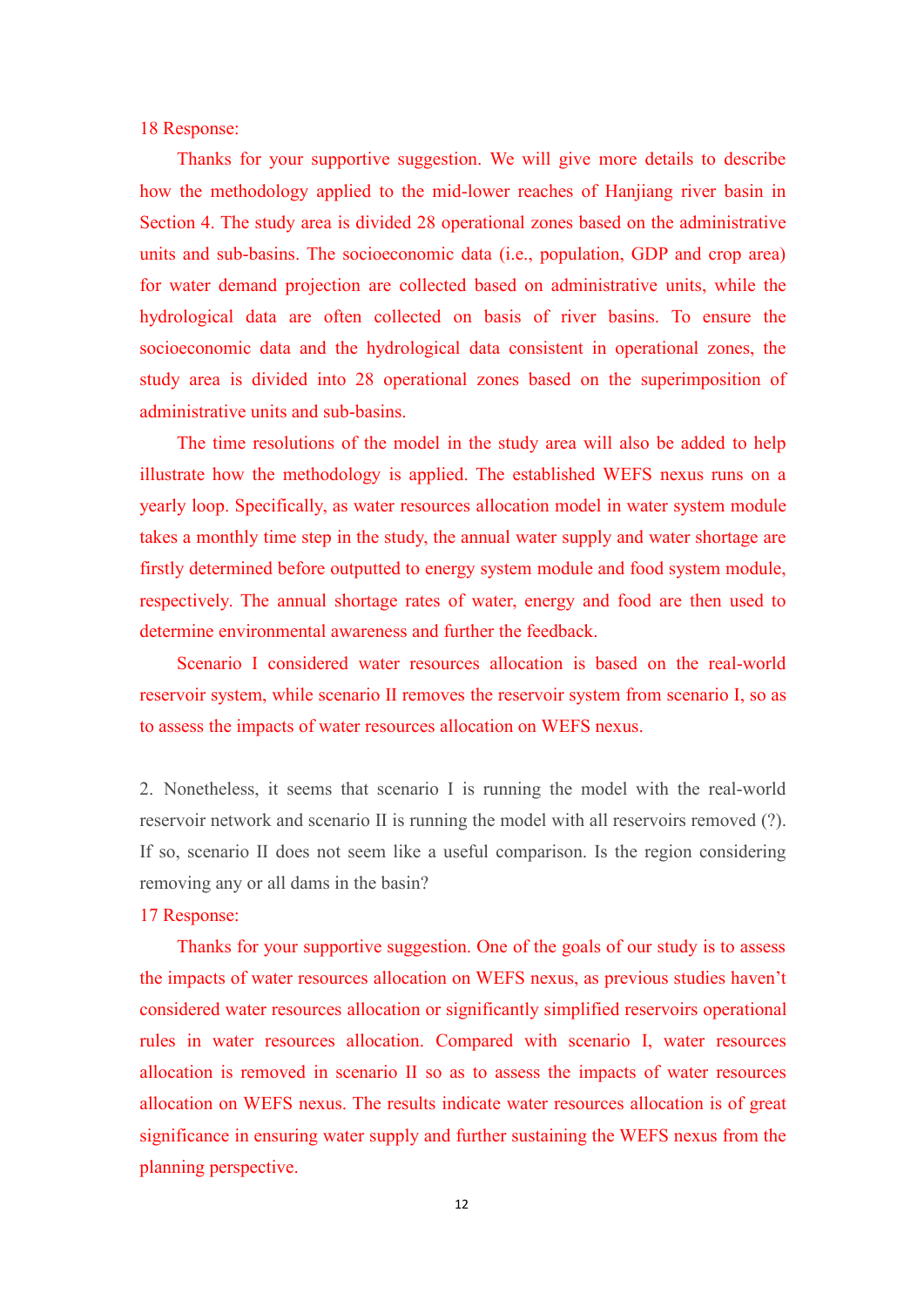The numbers as well as the operational rules of reservoirs in the study area may change over time in the future. It's also a very interesting topic to investigate the impacts of changing reservoir system on WEFS nexus, which is a very informative study for managers from the planning perspective.

 There are language issues throughout the manuscript – most frequent were typos, poor sentence structure (lots of passive voice that creates confusion about who is the subject and what exactly they are doing), and inappropriate word choice. There are too many to list specifically.

#### 18 Response:

Thanks for your supportive suggestion. We will carefully improve the writing quality in the revised manuscript.

# **References**

- Blanke, A., Rozelle, S., Lohmar, B., Wang, J., and Huang, J.: Water saving technology and saving water in China, Agric. Water Manag., 87, 139-150, 10.1016/j.agwat.2006.06.025, 2007.
- Feng, M., Liu, P., Li, Z., Zhang, J., Liu, D., and Xiong, L.: Modeling the nexus across water supply, power generation and environment systems using the system dynamics approach: Hehuang Region, China, Journal of Hydrology, 543, 344-359, 10.1016/j.jhydrol.2016.10.011, 2016.
- Feng, M., Liu, P., Guo, S., Yu, D. J., Cheng, L., Yang, G., and Xie, A.: Adapting reservoir operations to the nexus across water supply, power generation, and environment systems: An explanatory tool for policy makers, Journal of Hydrology, 574, 257-275, 10.1016/j.jhydrol.2019.04.048, 2019.
- Hritonenko, N. and Yatsenko, Y.: Mathematical Modeling in Economics, Ecology and the Environment, Kluwer Academic Publishers, Dordrecht/Boston/London1999.
- Hsiao, T. C., Steduto, P., and Fereres, E.: A systematic and quantitative approach to improve water use efficiency in agriculture, Irrig. Sci., 25, 209-231, 10.1007/s00271-007-0063-2, 2007.
- Smith, K., Liu, S., Liu, Y., Savic, D., Olsson, G., Chang, T., and Wu, X.: Impact of urban water supply on energy use in China: a provincial and national comparison, Mitigation and Adaptation Strategies for Global Change, 21, 1213-1233, 10.1007/s11027-015-9648-x, 2016.
- Van Emmerik, T. H. M., Li, Z., Sivapalan, M., Pande, S., Kandasamy, J., Savenije, H. H. G., Chanan, A., and Vigneswaran, S.: Socio-hydrologic modeling to understand and mediate the competition for water between agriculture development and environmental health: Murrumbidgee River basin, Australia, Hydrology and Earth System Sciences, 18, 4239-4259, 10.5194/hess-18-4239-2014, 2014.
- Zhao, S., Liu, Y., Liang, S., Wang, C., Smith, K., Jia, N., and Arora, M.: Effects of urban forms on